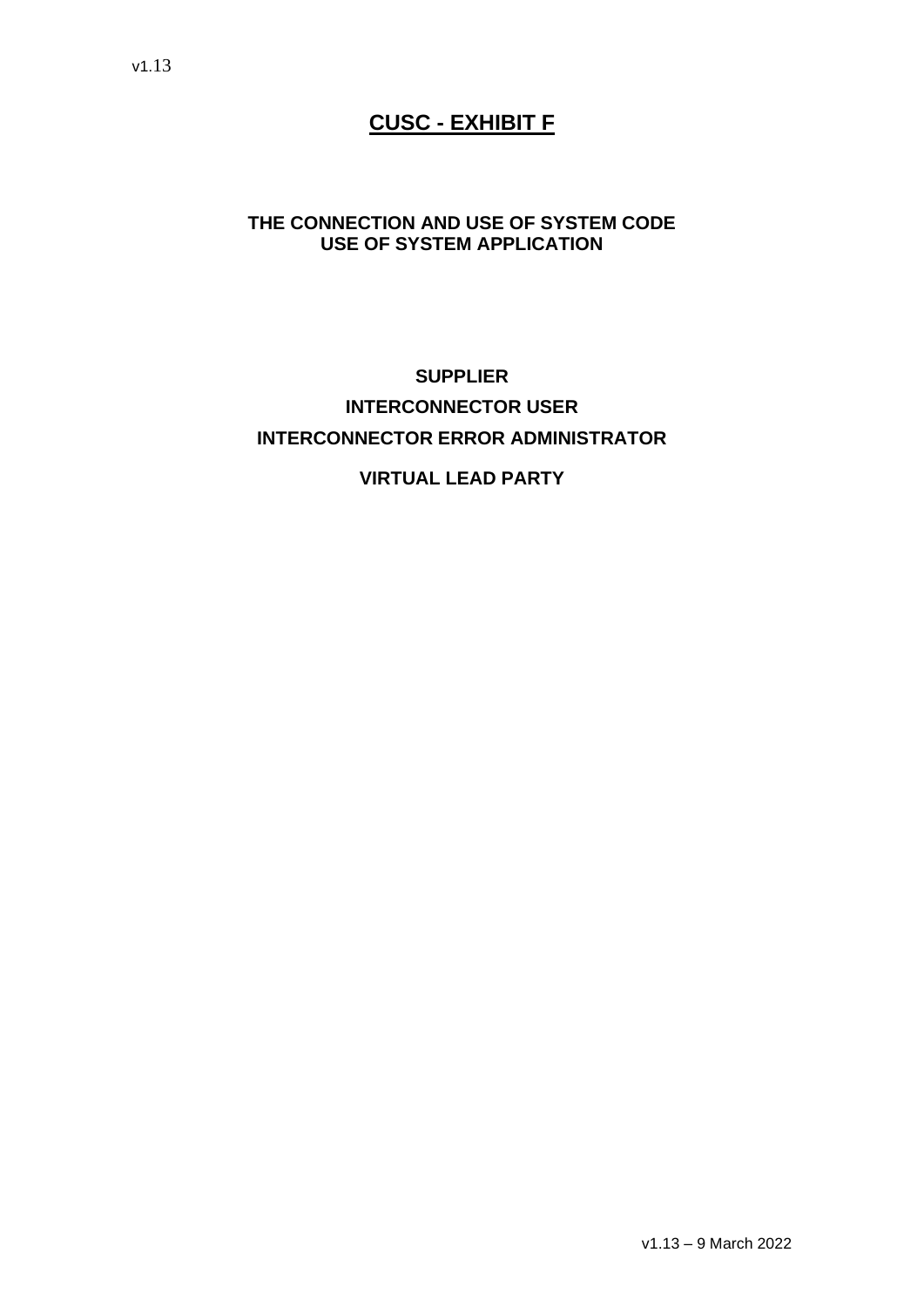#### **PLEASE STUDY THE FOLLOWING NOTES BEFORE COMPLETING AND SIGNING THIS APPLICATION FORM.**

Please note that certain expressions which are used in this application form are defined in the Interpretation and Definitions (contained in Section 11 of the **CUSC**) and when this occurs the expressions have capital letters at the beginning of each word and are in bold. If the **Applicant** has any queries regarding this application or any related matters then the **Applicant** is recommended to contact **The Company1**where our staff will be pleased to help.

- 1. **The Company** requires the information requested in this application form for the purposes of preparing an **Offer** (the "**Offer**") to allow the **Applicant** to use the **National Electricity Transmission System**. It is essential that the **Applicant** supplies all information requested in this application form and that every effort should be made to ensure that such information is accurate.
- 2. Where **The Company** considers that any information provided by the **Applicant** is incomplete or unclear or further information is required, the **Applicant** will be requested to provide further information or clarification. The provision/clarification of this information may impact on **The Company's** ability to commence preparation of an **Offer**.
- 3. Should there be any change in any information provided by the **Applicant** after it has been submitted to **The Company**, the **Applicant** must immediately inform **The Company** of such a change.
- 4. The effective date upon which the application is deemed to have been received by **The Company** shall be the date when **The Company** is reasonably satisfied that the **Applicant** has completed Section A and paid **The Company** the application fee set out in the Statement of Use of System Charges<sup>2</sup>. The Company shall notify the Applicant of such date.
- 5. **The Company** will make the **Offer** in accordance with the terms of Paragraph 3.7 or 9.21 (**Use of System Application**) of the **CUSC** and the **Transmission Licence**.
- 6. **The Company** will make the **Offer** as soon as is reasonably practicable and in any event within 28 days of the effective date of the application or such longer period as the **Authority** agrees to.
- 7. If the **Applicant** is not already a **CUSC Party** the **Applicant** will be required as part of this application form to undertake that they will comply with the provisions of the **Grid Code** for the time being in force. Copies of the **Grid Code** and the **CUSC** are available on **The**

<sup>&</sup>lt;sup>1</sup> Electricity Connections, National Grid Electricity System Operator, Farraday House, Warwick

Technology Park, Gallows Hill, Warwick, CV34 6DA

<sup>2</sup> <https://www.nationalgrideso.com/node/120336>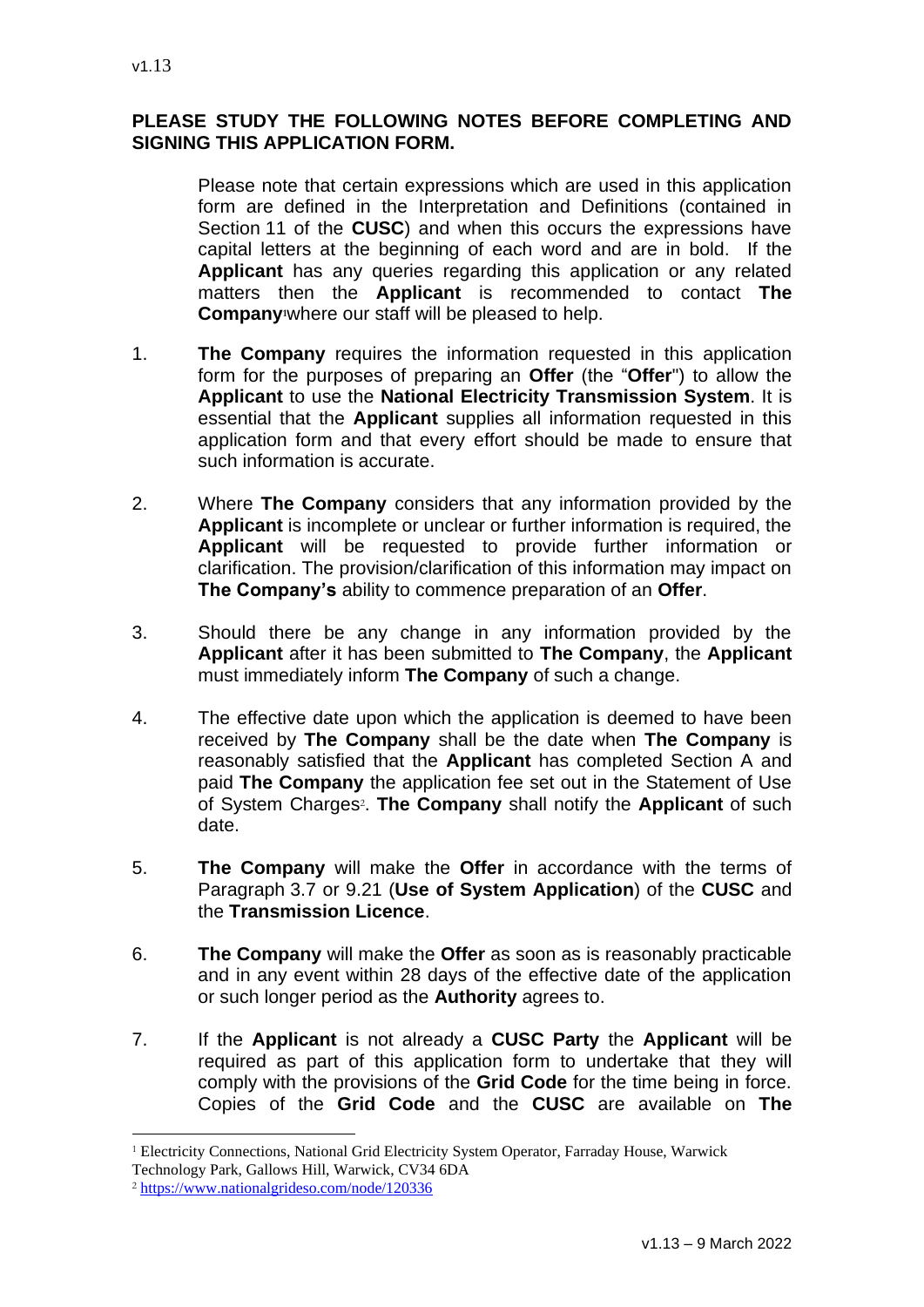**Company's Website<sup>3</sup>** and the **Applicant** is advised to study them carefully. **Data** submitted pursuant to this application shall be deemed submitted pursuant to the **Grid Code**.

- 8. **The Company's Offer** will be based to the extent appropriate upon its standard form terms for **Use of System Offer** and the **Charging Statements** issued by **The Company** under Standard Conditions C4 and C6 of the **Transmission Licence**. The **Applicant** should bear in mind **The Company's** standard form terms of offer when making this application.
- 9. Please complete this application form in black print and return it duly signed to **Electricity Connections, National Grid Electricity System Operator, Farraday House, Warwick Technology Park, Gallows Hill, Warwick, CV34 6DA**. In addition to returning the application to the Customer Services Manager an electronic form may be e-mailed to **The Company.**
- 10. For the most up to date contact details applicants are advised to visit **The Company Website<sup>4</sup>** .

<sup>3</sup> <https://www.nationalgrideso.com/codes>

<sup>4</sup> <https://www.nationalgrideso.com/connections>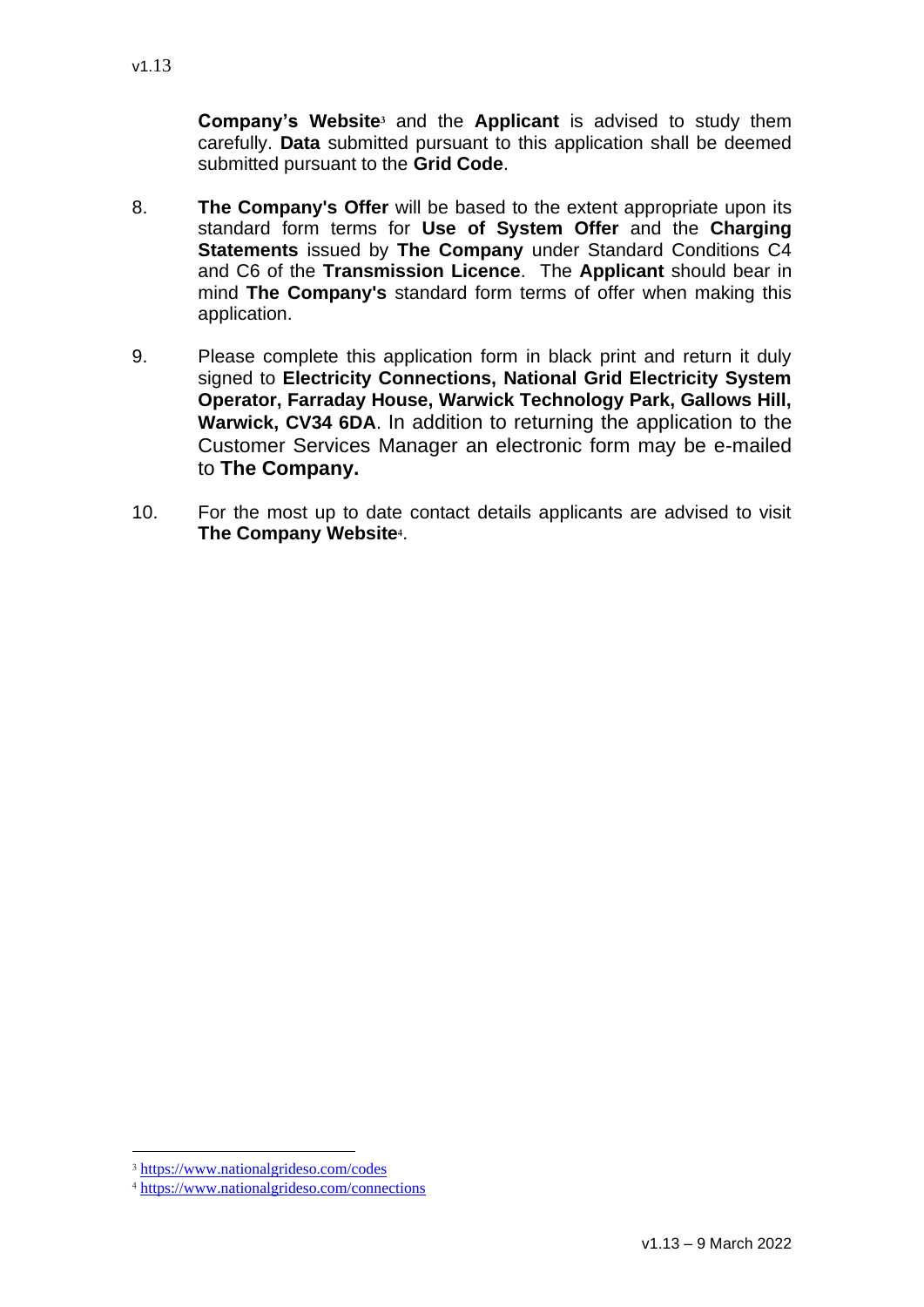#### PLEASE ENSURE THAT YOU HAVE STUDIED THE NOTES BEFORE COMPLETING AND SIGNING THIS APPLICATION FORM

### **SECTION A. DETAILS OF APPLICANT (in respect of this application)**

#### 1. **Registered Company**

Name:…………………………………………………………………………...

Address (of Registered Office in the case of a Company):

.................................................................................................................... .................................................................................................................... .................................................................................................................... Company Number:...................................................................................... VAT Number (if applicable):…………………………………………………… Parent Company Name (if applicable):………………………..……………..

#### 2. **UK Address if company is registered outside the UK**

#### 3. **Company Secretary or person to receive CUSC notices**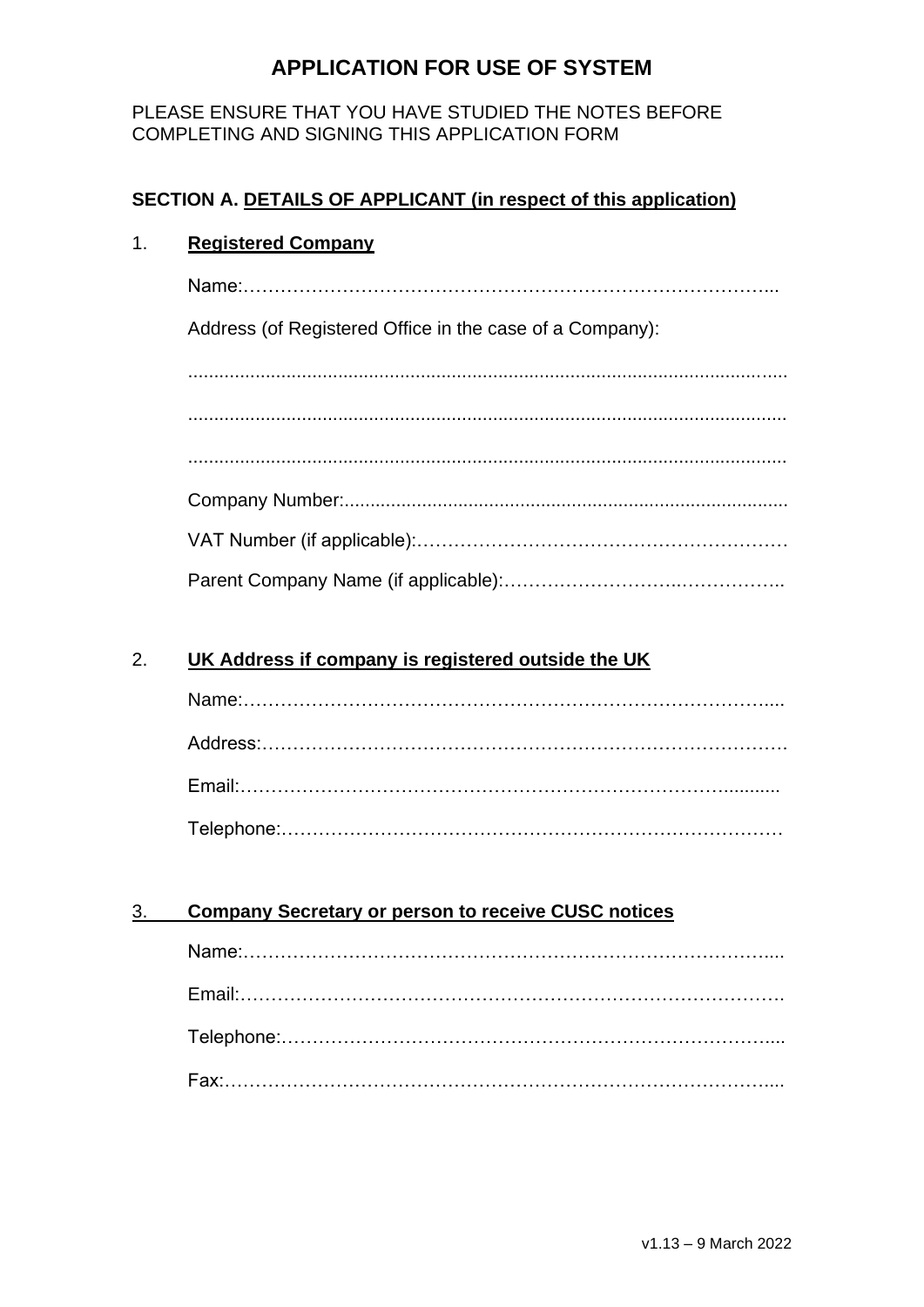#### PLEASE ENSURE THAT YOU HAVE STUDIED THE NOTES BEFORE COMPLETING AND SIGNING THIS APPLICATION FORM

4. **Commercial Contact/Agent (person to receive application fee invoice and Offer if different from Company Secretary or person to receive CUSC notices identified in 2 above)**

| 5. | Please confirm whether you agree to us sending the <b>Offer</b> in electronic<br>form instead of hard copy and, if so, confirm the address for this as<br>follows. |
|----|--------------------------------------------------------------------------------------------------------------------------------------------------------------------|
|    | Yes $\lceil \cdot \rceil$                                                                                                                                          |
|    | No [ ]                                                                                                                                                             |

Email address …………………………………………………..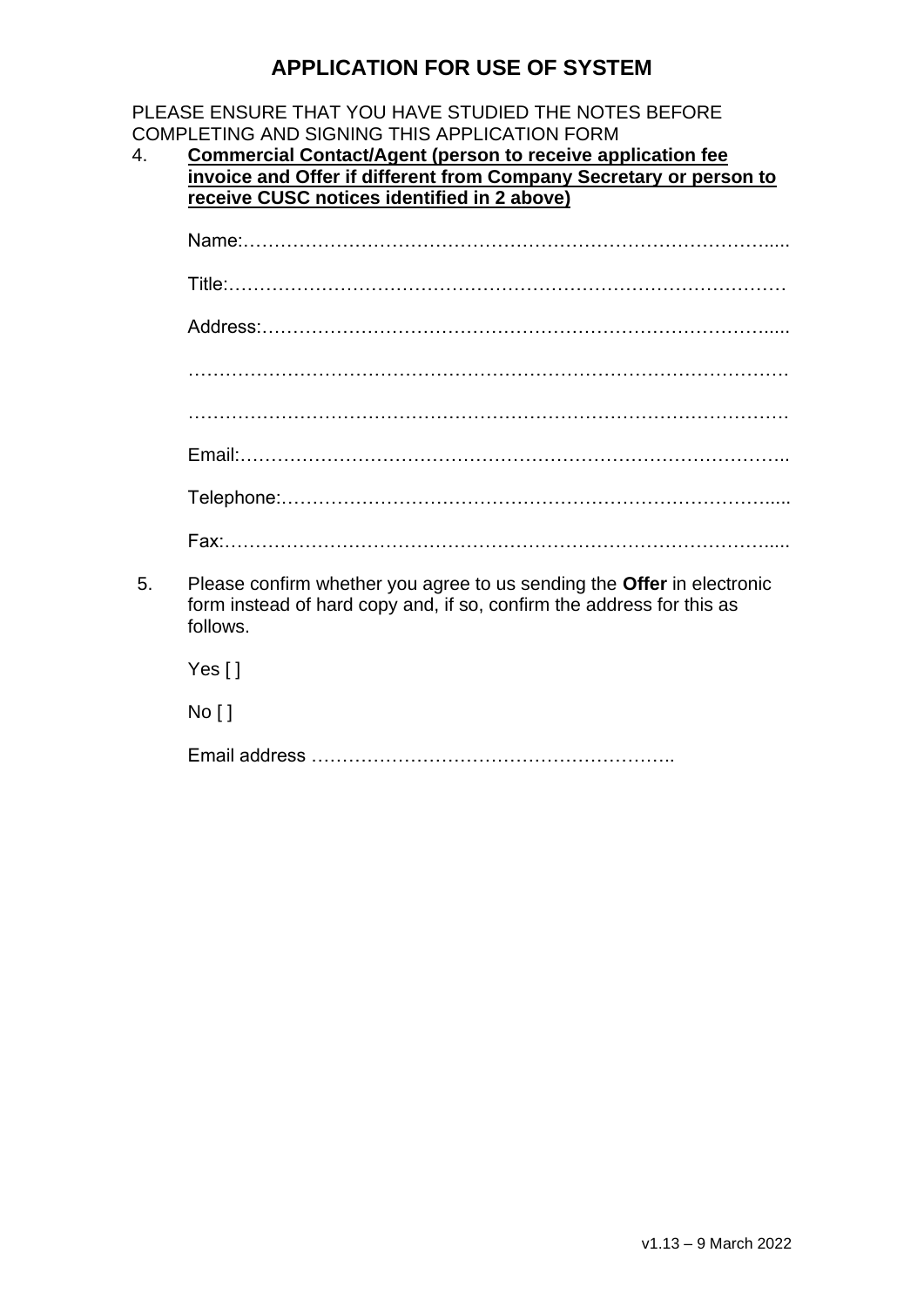### PLEASE ENSURE THAT YOU HAVE STUDIED THE NOTES BEFORE COMPLETING AND SIGNING THIS APPLICATION FORM **USE OF SYSTEM APPLICATION**

- 1. We hereby apply to use the **National Electricity Transmission System**.
- 2. We will promptly inform **The Company** of any change in the information given in this **Application** as quickly as practicable after becoming aware of any such change.
- 3. If we are not already a **CUSC Party** we undertake for the purposes of this **Application** to be bound by the terms of the **Grid Code** from time to time in force and to sign a **CUSC Accession Agreement**.
- 4. We confirm that we are applying in the category of:

| <b>Supplier</b>                           | . .          |
|-------------------------------------------|--------------|
| Interconnector User                       | $\Box$       |
| <b>Interconnector Error Administrator</b> | ΓI           |
| <b>Virtual Lead Party</b>                 | $\mathbf{1}$ |

5. Where applying in the category of a Supplier, we confirm that we:

| meet the Approved Credit Rating               | $\Box$ |  |
|-----------------------------------------------|--------|--|
| <b>do not meet the Approved Credit Rating</b> | $\Box$ |  |